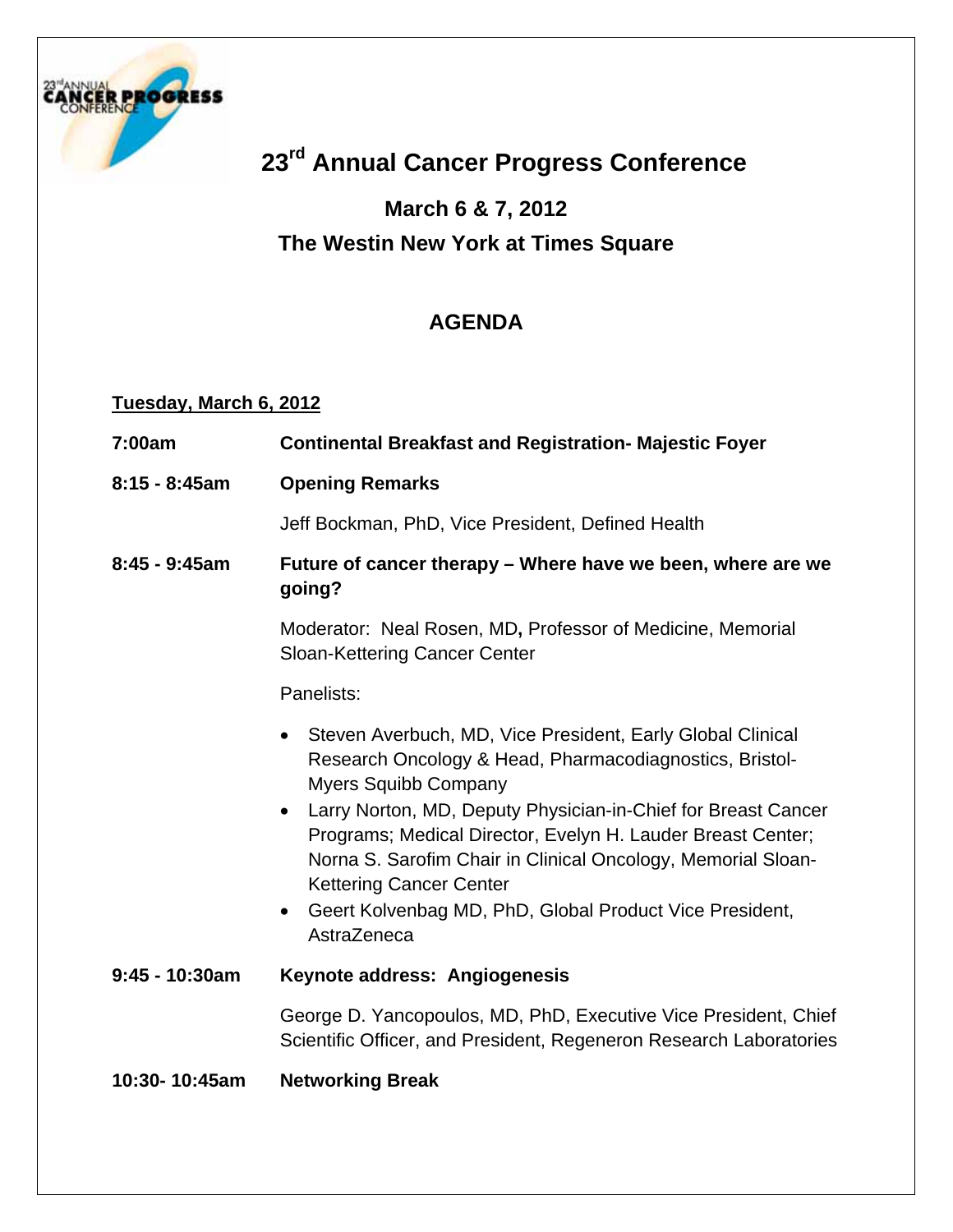

#### **10:45 - 11:45am Novel approaches in cancer drug development and clinical trials – Are we adapting and adopting fast enough?**

Moderator: Jamie Freedman, MD, PhD, Vice President, Cancer Research, Oncology, GlaxoSmithKline

Panelists:

- Richard Gaynor, MD, Vice President, Cancer Research & Global Oncology Platform Leader, Eli Lilly and Company
- Eric Rowinsky, MD, Chief Medical Officer, Head of Research and Development, Executive Vice President of Stemline **Therapeutics**
- Robert Iannone, MD, Section Head, Oncology Clinical Research, Merck Research Laboratories

#### **11:45 - 12:45pm Immunotherapy for cancer – Are we there yet? The Rights and wrongs of developing next generation immunotherapies**

Moderator: Mary L. (Nora) Disis, MD, Associate Dean of Translational Health Sciences, Professor of Medicine and Adjunct Professor of Pathology and Obstetrics and Gynecology, University of Washington School of Medicine, Member of the Fred Hutchinson Cancer Research Center

Panelists:

- Jedd Wolchok, MD, PhD, Associate Attending Physician, Memorial Sloan-Kettering Cancer Center
- H. Kim Lyerly MD, FACS, George Barth Gellar Professor of Cancer Research, Professor of Surgery, Associate Professor of Pathology, Assistant Professor of Immunology, Duke University School of Medicine
- Jon Wigginton, MD, Executive Director, Therapeutic Area Head, Discovery-Medicine Immuno-Oncology, Bristol-Myers Squibb Company
- James Trager, PhD, Sr. Director, Research, Dendreon **Corporation**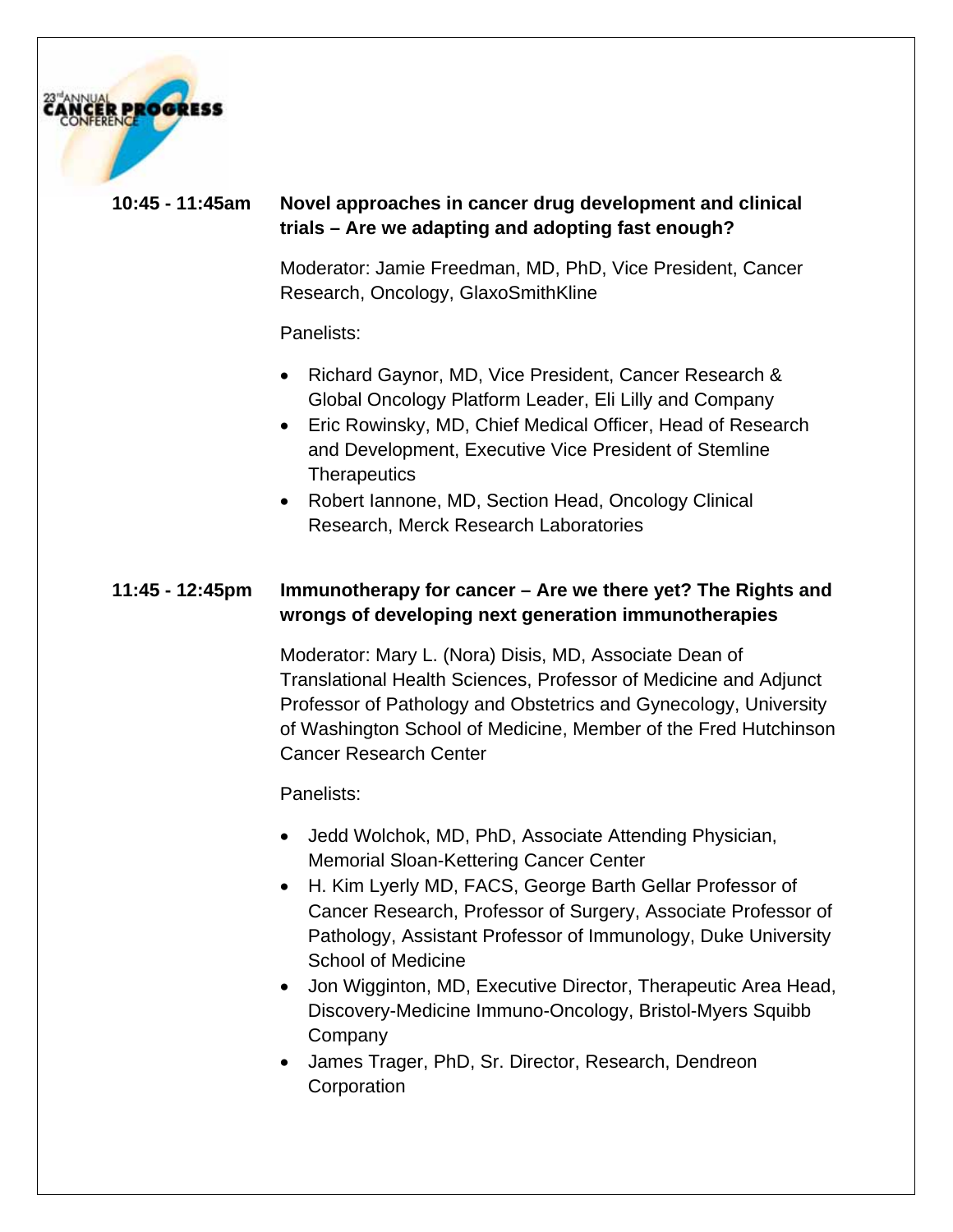

#### **12:45 - 2:00pm Networking Luncheon**

#### **2:00 - 3:00pm Apoptosis – Why has drug development in apoptosis been stymied?**

Moderator: Douglas R. Green, PhD, Chair, Immunology, St. Jude Children's Research Hospital

#### Panelists:

- Tak Mak, PhD, Director, The Campbell Family Institute for Breast Cancer Research, Ontario Cancer Institute; University Professor, University of Toronto
- David Weng, MD, PhD, Chief Medical Officer, TetraLogic Pharmaceuticals
- John C. Reed, MD, PhD, CEO, Professor and Donald Bren Chief Executive Chair, Apoptosis and Cell Death Research, Sanford-Burnham Medical Research Institute

#### **3:00 - 4:00pm Data, data everywhere – Generating, harvesting, and analyzing the vast fields of cancer information**

Moderator: Colin Hill, Chief Executive Officer, President & Chairman, GNS Healthcare

Panelists:

- Eric Schadt, PhD, Chief Scientific Officer, Pacific Biosciences
- Alexis Borisy, Partner, Third Rock Ventures
- Bryan M. Dechairo, PhD, Senior Director, Extramural R&D Head, Medco Health Solutions

**4:00-4:30pm Networking Break**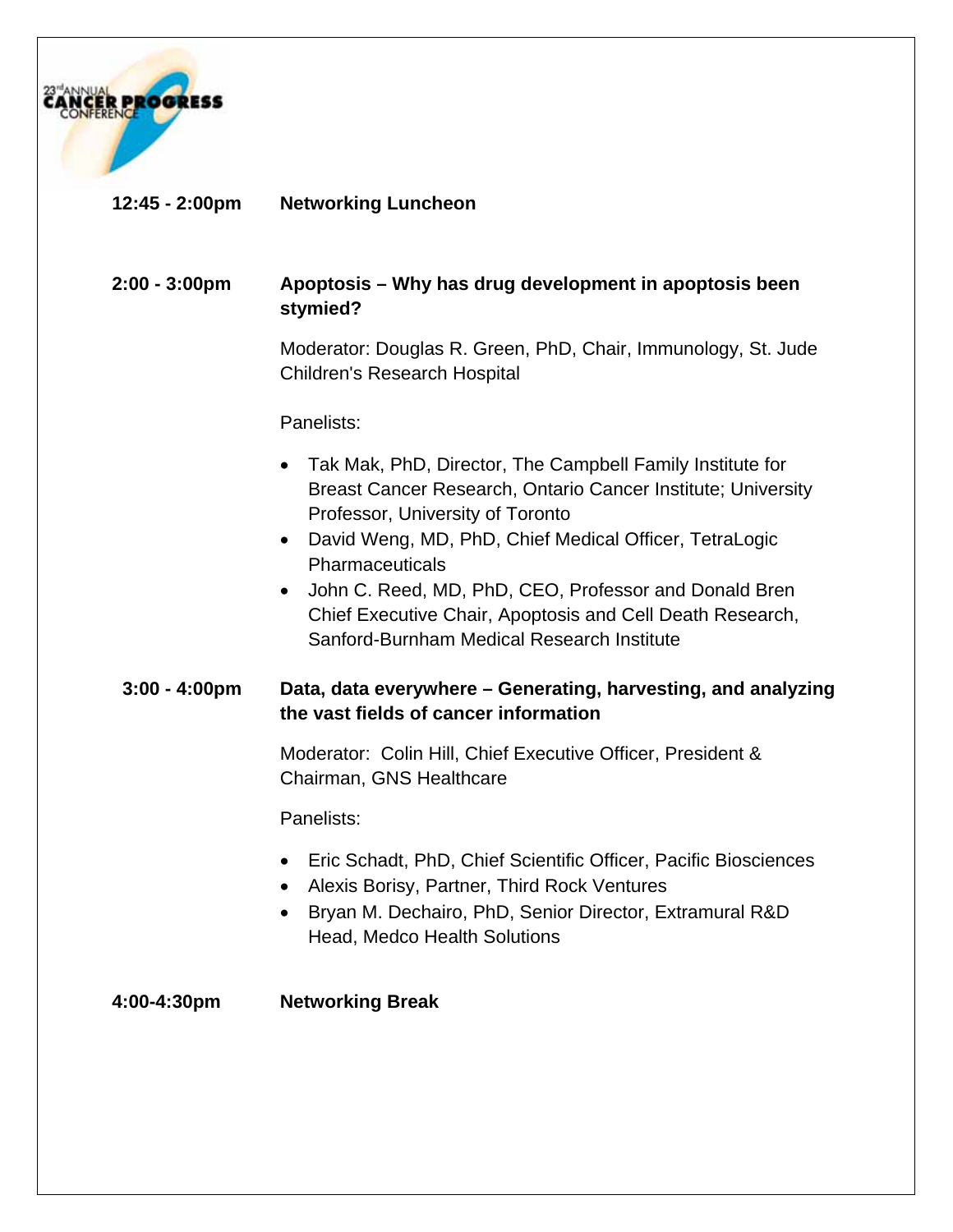| $4:30 - 5:30$ pm | Melanoma: Tackling the intractable - But what next?                                                                                                                                                                                                                                                                                                                                                                                                                                                                                     |
|------------------|-----------------------------------------------------------------------------------------------------------------------------------------------------------------------------------------------------------------------------------------------------------------------------------------------------------------------------------------------------------------------------------------------------------------------------------------------------------------------------------------------------------------------------------------|
|                  | Moderator: Danny Welch, PhD, Associate Director of Basic<br>Science, KU Cancer Center, Professor & Chair of Cancer Biology,<br>Kansas Bioscience Authority Eminent Scholar, The Kansas<br><b>University Medical Center</b>                                                                                                                                                                                                                                                                                                              |
|                  | Panelists:                                                                                                                                                                                                                                                                                                                                                                                                                                                                                                                              |
|                  | Jedd Wolchok, MD, PhD, Associate Attending Physician,<br>Memorial Sloan-Kettering Cancer Center<br>Paul Chapman, MD, Professor of Medicine, Weill Cornell<br>Medical College, Attending Physician, Memorial Sloan-Kettering<br><b>Cancer Center</b><br>David E. Fisher, MD, PhD, Chief, Department of Dermatology,<br>Director, Melanoma Program, MGH Cancer Center, Director,<br>Cutaneous Biology Research Center, Massachusetts General<br>Hospital, Edward Wigglesworth Professor of Dermatology -<br><b>Harvard Medical School</b> |
| $5:30 - 7:00$ pm | <b>Reception sponsored by</b>                                                                                                                                                                                                                                                                                                                                                                                                                                                                                                           |
|                  | <b>National Foundation for Cancer Research</b>                                                                                                                                                                                                                                                                                                                                                                                                                                                                                          |
| 7:00 - 9:00pm    | <b>National Foundation for Cancer Research</b>                                                                                                                                                                                                                                                                                                                                                                                                                                                                                          |
|                  | Research for a Curre<br><b>Annual Svent-Gyorgyi Awards Dinner</b>                                                                                                                                                                                                                                                                                                                                                                                                                                                                       |

| 7:00am           | <b>Continental Breakfast and Registration- Majestic Foyer</b>                                                                                                                                                                             |
|------------------|-------------------------------------------------------------------------------------------------------------------------------------------------------------------------------------------------------------------------------------------|
| $8:00 - 8:15am$  | <b>Opening Remarks</b>                                                                                                                                                                                                                    |
|                  | Mike Rice, Senior Consultant, Defined Health                                                                                                                                                                                              |
| $8:15 - 8:45$ am | Keynote: Hematology state of the art                                                                                                                                                                                                      |
|                  | Kenneth C. Anderson, MD, Director, Clinical Research, Kraft Family<br>Professor of Medicine, Harvard Medical School, LeBow Institute for<br>Myeloma Therapeutics & Jerome Lipper Multiple Myeloma Center,<br>Dana-Farber Cancer Institute |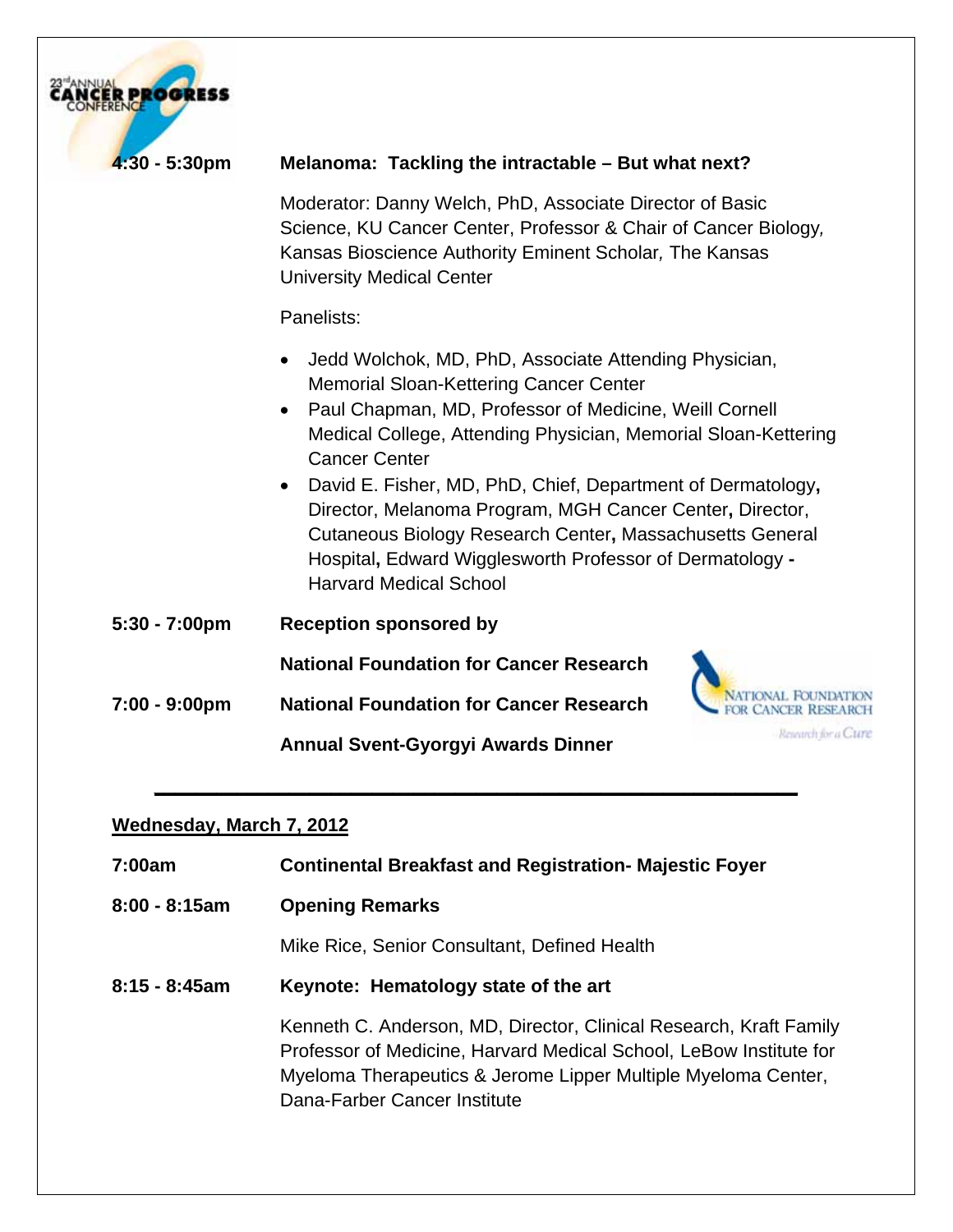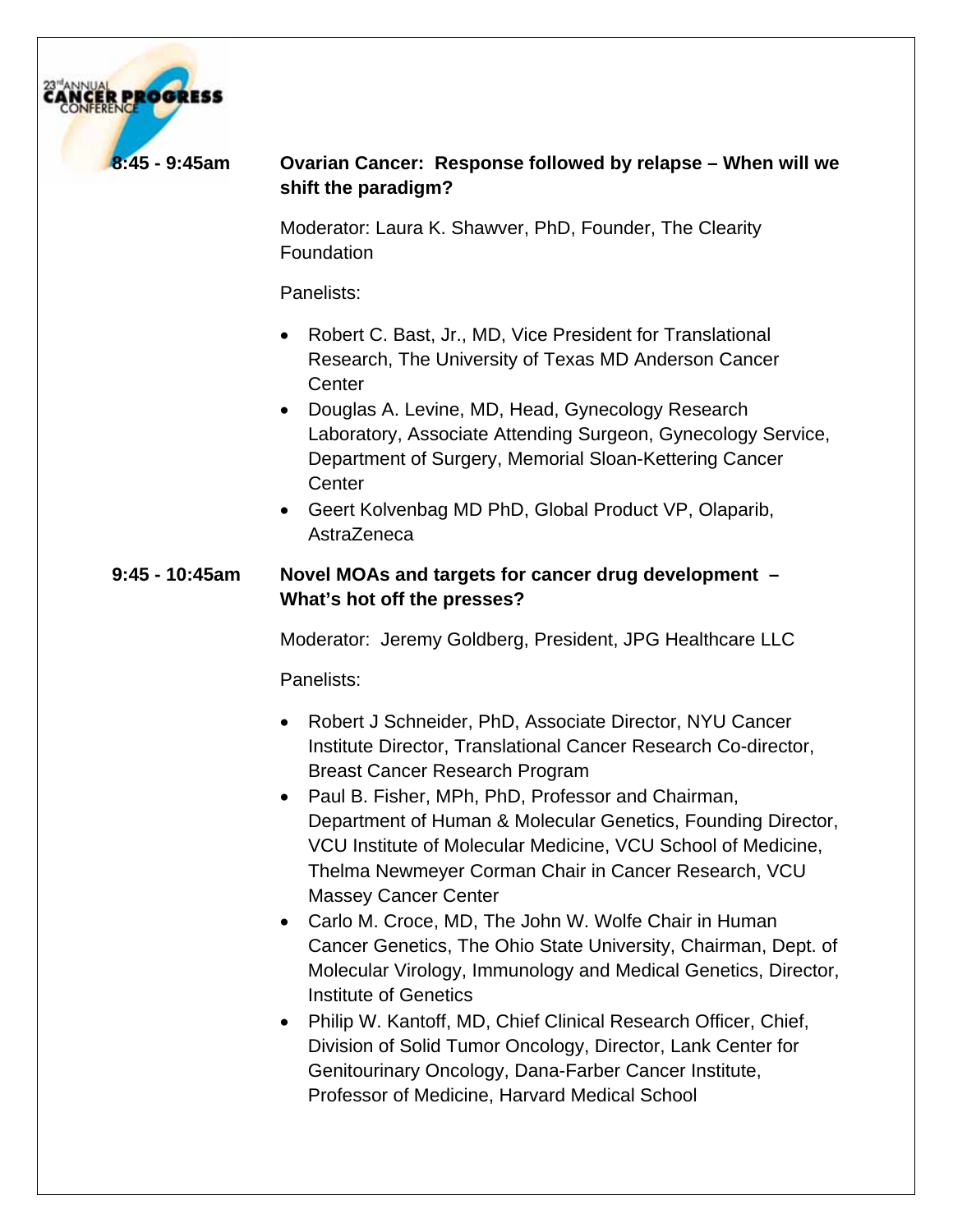

| 10:45 - 11:15am           | <b>Networking Break</b>                                                                                                                                                                                                                                                                                                                           |
|---------------------------|---------------------------------------------------------------------------------------------------------------------------------------------------------------------------------------------------------------------------------------------------------------------------------------------------------------------------------------------------|
| $11:15 - 12:15$ pm        | ROI in cancer -- How successful has drug discovery and<br>development been in cancer?                                                                                                                                                                                                                                                             |
|                           | Moderator: Mark J. Simon, Advisor, Torreya Partners LLC                                                                                                                                                                                                                                                                                           |
|                           | Panelists:                                                                                                                                                                                                                                                                                                                                        |
|                           | George S. Golumbeski, PhD, Senior Vice President, Business<br>$\bullet$<br>Development, Celgene Corporation<br>Julio Gagne, Director Portfolio & Asset Strategy, Oncology &<br>٠<br>Immunology, Bristol-Myers Squibb Company<br>Srinivas Akkaraju, MD, PhD, Managing Director, New Leaf<br>$\bullet$<br><b>Venture Partners</b>                   |
| $12:15 - 1:30$ pm         | <b>Networking Luncheon</b>                                                                                                                                                                                                                                                                                                                        |
| $1:30 - 2:30$ pm          | Comparative effectiveness and reimbursement - Are we<br>setting the bar sufficiently high? From Proof of Concept to<br><b>Proof of Relevance</b>                                                                                                                                                                                                  |
|                           | Panelists:                                                                                                                                                                                                                                                                                                                                        |
|                           | Debra Schrag, MD, Associate Professor of Medicine, Harvard<br>$\bullet$<br>Medical School, Dana-Farber Cancer Institute<br>Bryan M. Dechairo, PhD, Senior Director, Extramural R&D<br>٠<br><b>Head, Medco Health Solutions</b><br>Usman Iqbal, MD, MPH, MBA, Director, Oncology-Global<br>$\bullet$<br>Evidence & Value Development (EVD), Sanofi |
| $2:30 - 3:00 \text{pm}$ : | Keynote Speaker: Mark McClellan, MD, PhD, Director, Engelberg<br>Center for Health Care Reform, Senior Fellow, Economic Studies,<br>Leonard D. Schaeffer Chair in Health Policy Studies, The Brookings<br>Institution                                                                                                                             |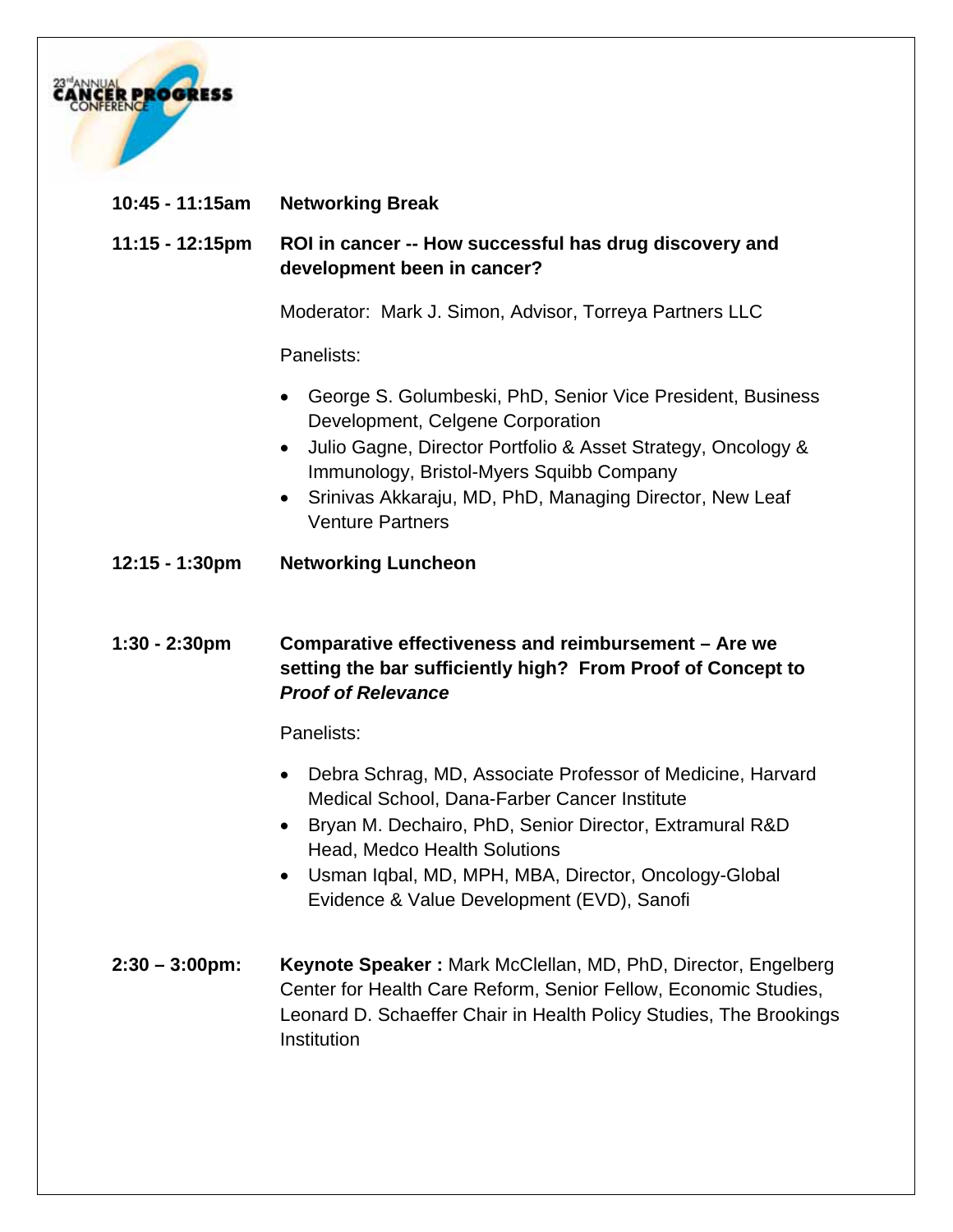

#### **3:00 - 4:00pm Biomarkers, Companion Diagnostics and Enabling Technologies and Services for Personalized Medicine**

Moderator: Brian Leyland-Jones, MD, PhD, Professor of Medicine, Department of Medicine, Emory University

#### Panelists:

- David Litwack, Ph.D. Health Scientist & AAAS Science & Technology Policy Fellow Office of Biorepositories and Biospecimen Research National Cancer Institute
- Andrew Allen, MD, PhD, Chief Medical Officer and EVP of Clinical and Pre-Clinical Development, Clovis Oncology
- Scott D. Patterson, PhD, Executive Director, Medical Sciences, Amgen, Inc.
- Doug Ward, Vice President and General Manager, Translational Diagnostics, Ventana Medical Systems
- Gary Kelloff, MD, Special Advisor, Division of Cancer Treatment and Diagnosis, National Cancer Institute
- Steven Averbuch, MD, Vice President, Early Global Clinical Research Oncology & Head, Pharmacodiagnostics, Bristol-Myers Squibb Company
- **4:00pm Closing Remarks 4:15pm Conference Concludes**